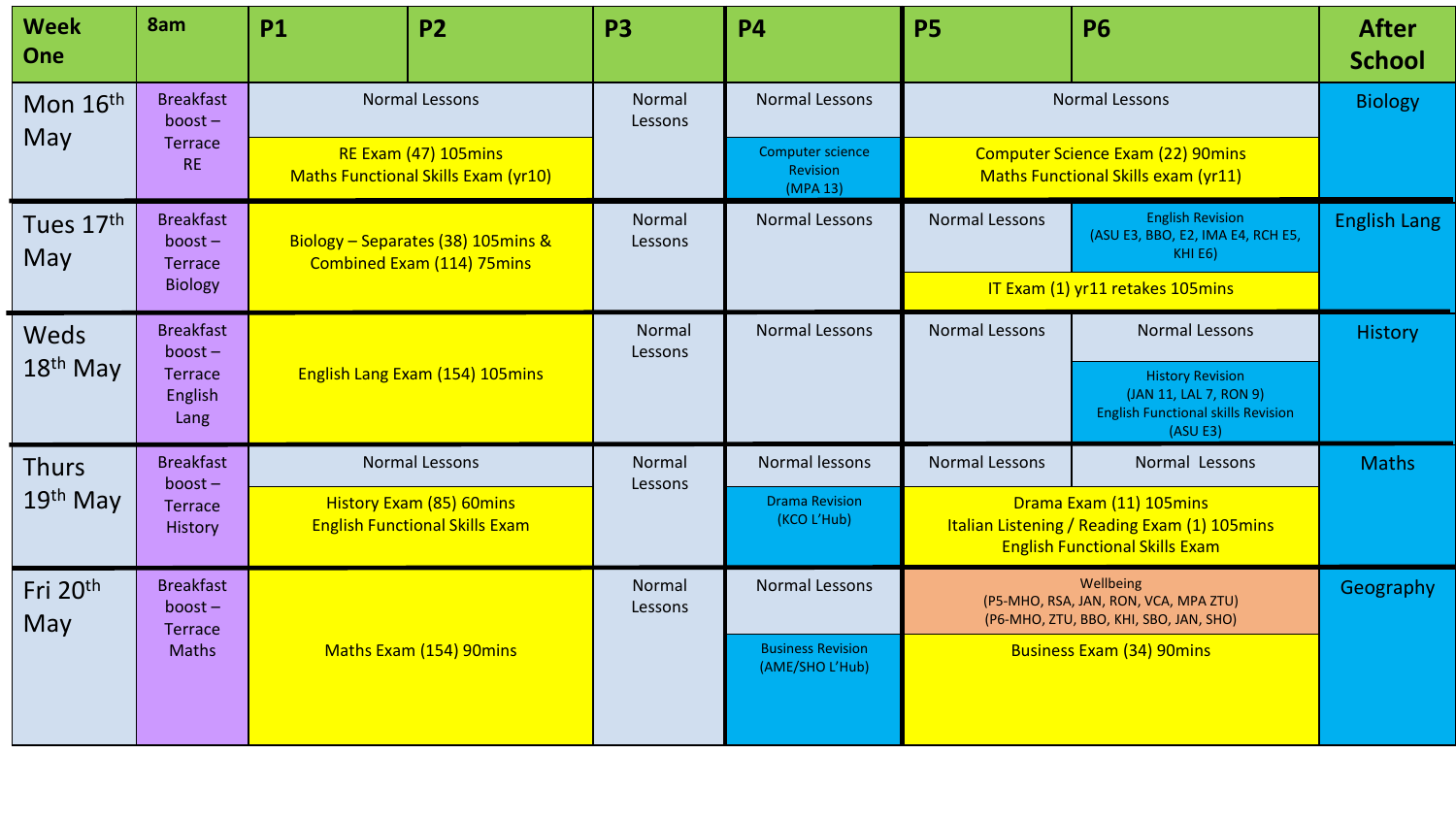| <b>Week Two</b>                      | 8am                                      | <b>P1</b>                                                          | <b>P2</b>                                                     | <b>P3</b>                                                | <b>P4</b>                                                                                     | <b>P5</b>                                                                                             | <b>P6</b>                                                         | <b>After</b><br><b>School</b> |
|--------------------------------------|------------------------------------------|--------------------------------------------------------------------|---------------------------------------------------------------|----------------------------------------------------------|-----------------------------------------------------------------------------------------------|-------------------------------------------------------------------------------------------------------|-------------------------------------------------------------------|-------------------------------|
| Mon 23th                             | <b>Breakfast</b><br>$boost -$            | <b>Normal Lessons</b><br>Geography (65) 90mins                     |                                                               | Normal<br>Lessons                                        | <b>Normal Lessons</b>                                                                         | Normal Lessons                                                                                        | French                                                            |                               |
| <b>May</b>                           | <b>Terrace</b><br>Geo                    |                                                                    |                                                               |                                                          |                                                                                               | <b>French Revision</b>                                                                                |                                                                   |                               |
|                                      |                                          |                                                                    |                                                               |                                                          |                                                                                               | Collapsed CR/EM to Hist/Geo/RE                                                                        |                                                                   |                               |
| Tues 24 <sup>th</sup><br>May         | <b>Breakfast</b><br>$boost -$            |                                                                    | Normal Lessons<br><b>French Listening / Reading Exam (35)</b> | Normal<br>Lessons                                        | Normal Lessons                                                                                | Normal Lessons                                                                                        | <b>English Revision</b><br>(ASU E3, BBO L'Hub, IMA E4, RCH L'Hub) | <b>English</b>                |
|                                      | <b>Terrace</b><br>French                 |                                                                    | 105mins                                                       |                                                          |                                                                                               | PE Exam (7) 60mins                                                                                    |                                                                   |                               |
| Weds                                 | <b>Breakfast</b>                         |                                                                    |                                                               | Wellbeing<br>(SLO, LCO, RSA,<br>RWE, CBR, SBE,<br>JMA)   | <b>Normal Lessons</b>                                                                         | <b>Normal Lessons</b>                                                                                 | Normal Lessons                                                    | <b>Spanish</b>                |
| $25th$ May                           | $boost -$<br><b>Terrace</b>              |                                                                    | English Lit Exam (152) 100mins                                |                                                          |                                                                                               |                                                                                                       | <b>Spanish Revision</b><br>(CH 14)                                |                               |
|                                      | English                                  |                                                                    |                                                               |                                                          |                                                                                               | Enterprise & Marketing (55) Yr10 & yr11 retakes<br>90 <sub>mins</sub>                                 |                                                                   |                               |
| <b>Thurs</b><br>26 <sup>th</sup> May | <b>Breakfast</b><br>$boost -$<br>Terrace |                                                                    | Normal Lessons                                                | Normal<br>Lessons                                        | Normal Lessons                                                                                | <b>Science Revision</b><br>(P5-MNI 19, TMA 20, MKE 16, CBU 12)<br>(P6-EBO 19, TMA 20, VCH 17, GLE 12) |                                                                   | Chemistry                     |
|                                      | Spanish                                  | Spanish Listening / Reading Exam (16)<br>105mins                   |                                                               |                                                          | <b>RE</b> revision<br>(SBO L'Hub)                                                             | RE Exam (47) 105mins                                                                                  |                                                                   |                               |
| Fri 27th                             | <b>Breakfast</b>                         |                                                                    | Wellbeing                                                     | <b>Computer science revision</b>                         | Home study from 12.30pm                                                                       |                                                                                                       |                                                                   |                               |
| May                                  | $boost -$<br><b>Terrace</b><br>Chemistry | Chemistry - Separates (38) 105mins &<br>Combined Exam (114) 75mins | (JHO, MKE, SHO,<br>MPA, RLE, LAL,<br>ZTU, ASU, SBO)           | (MPA 13)                                                 | Wellbeing<br>(P5-MHO, RSA, JAN, RON, VCA, MPA, ZTU)<br>(P6-MHO, ZTU, BBO, KHI, SBO, JAN, SHO) |                                                                                                       |                                                                   |                               |
|                                      |                                          |                                                                    |                                                               | Wellbeing<br>(JHO, SHO, MPA, LAL, ZTU,<br>RWE, VCH, SBO) |                                                                                               | <b>Computer Science Exam (22) 90mins</b>                                                              |                                                                   |                               |
|                                      |                                          |                                                                    |                                                               |                                                          |                                                                                               |                                                                                                       |                                                                   |                               |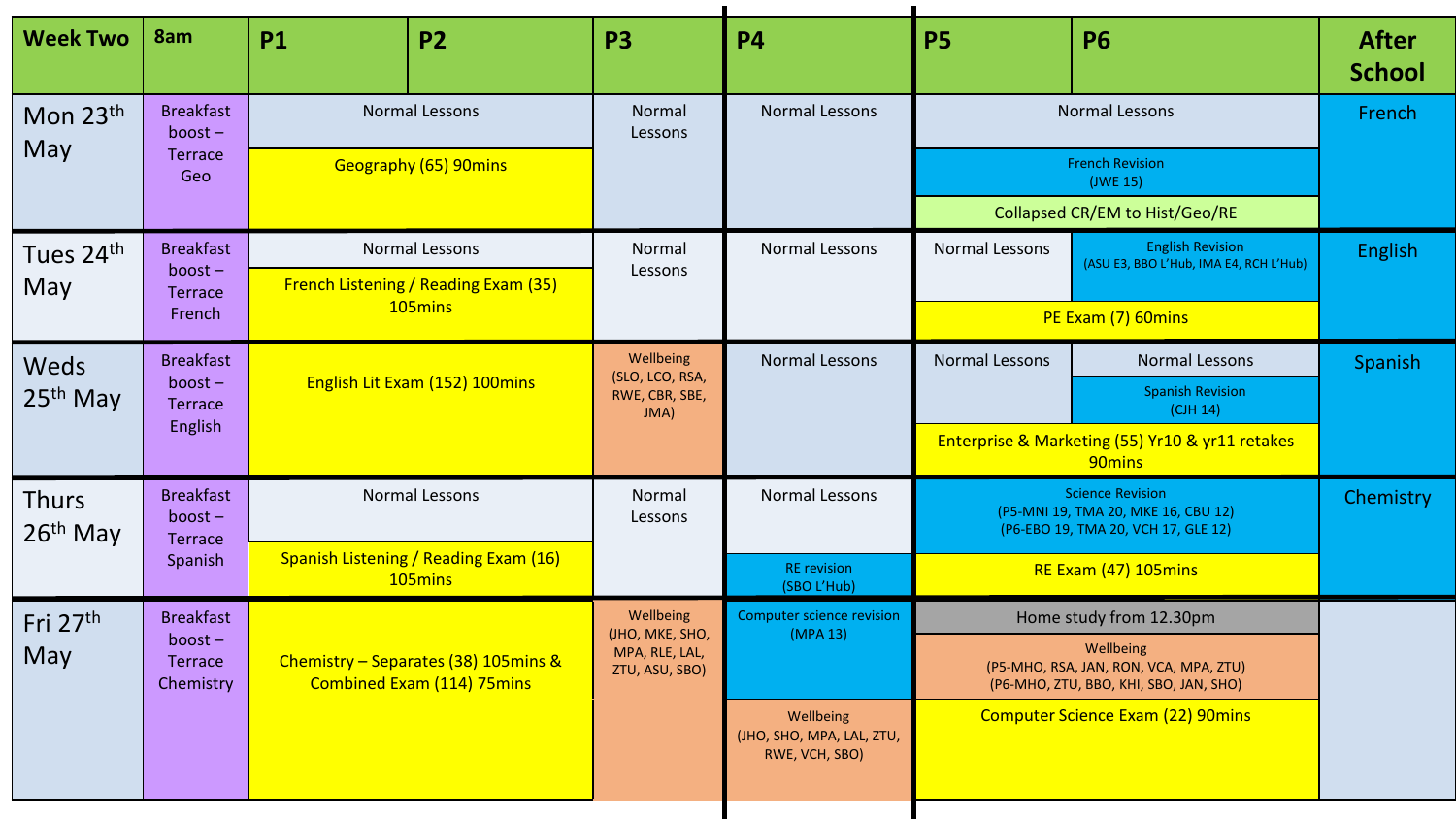| <b>Week</b><br><b>Three</b> | 8am                                            | <b>P1</b>                                         | <b>P2</b>                                                        | <b>P3</b>                                                | <b>P4</b>                                                                                     | <b>P5</b>                                                             | <b>P6</b>                                         | <b>After</b><br><b>School</b> |
|-----------------------------|------------------------------------------------|---------------------------------------------------|------------------------------------------------------------------|----------------------------------------------------------|-----------------------------------------------------------------------------------------------|-----------------------------------------------------------------------|---------------------------------------------------|-------------------------------|
| Mon 6 <sup>th</sup><br>June |                                                | <b>Normal Lessons</b>                             |                                                                  | Normal<br>Lessons                                        | <b>Normal Lessons</b>                                                                         | <b>English Revision</b><br>(BBO L'Hub, IMA E4, RCH L; Hub, ASU E3)    |                                                   | <b>Maths</b>                  |
| Tues 7 <sup>th</sup>        | <b>Breakfast</b><br>$boost -$                  | <b>Maths Exam (154) 90mins</b>                    |                                                                  | Wellbeing<br>(MPA, ECO, CJH,                             | <b>Normal Lessons</b>                                                                         | Normal Lessons                                                        | <b>Normal Lessons</b>                             | <b>English</b>                |
| June                        | <b>Terrace</b><br><b>Maths</b>                 |                                                   |                                                                  | TNU, JAN, ECH,<br>AMT, GLE)                              | <b>Geography Revision</b><br>(RLE L'Hub, TNU 7)                                               | <b>Geography Exam (65) 75mins</b>                                     |                                                   |                               |
| Weds 8th                    | <b>Breakfast</b>                               |                                                   |                                                                  | Normal                                                   | <b>Normal Lessons</b>                                                                         | <b>Normal Lessons</b>                                                 | Normal Lessons                                    | <b>History</b>                |
| June                        | $boost -$<br><b>Terrace</b>                    | English Lit Exam (152) 105mins                    |                                                                  | Lessons                                                  |                                                                                               |                                                                       | <b>History Revision</b><br>(JAN 11, LAL 7, RON 9) |                               |
|                             | English Lit                                    |                                                   |                                                                  |                                                          | <b>Further Maths</b><br>Revision<br>(SLO 5)                                                   | <b>Further Maths Exam (21) 105mins</b>                                |                                                   |                               |
| Thurs 9th                   | <b>Breakfast</b>                               | Normal Lessons<br><b>History Exam (85) 60mins</b> |                                                                  | Normal                                                   | <b>Science Revision</b><br>(CBU 16, EBO L'Hub,                                                | Physics - Separates (38) 105mins & Combined Exam<br>$(114)$ 75 $mins$ |                                                   | <b>English Lang</b>           |
| June                        | $boost -$<br><b>Terrace</b><br>History         |                                                   |                                                                  | Lessons                                                  | <b>GLE 9, MKE 12,</b><br>MNI 19, TMA 20,<br><b>VCH 17)</b>                                    |                                                                       |                                                   |                               |
| Fri 10 <sup>th</sup>        | <b>Breakfast</b>                               |                                                   |                                                                  | Home study                                               | Home Study                                                                                    | <b>Home Study</b>                                                     |                                                   |                               |
| June                        | $boost -$<br><b>Terrace</b><br>English<br>Lang | English Lang Exam (152) 105mins                   | Wellbeing<br>(JHO, MKE, SHO,<br>MPA, RLE, LAL,<br>ZTU, ASU, SBO) | Wellbeing<br>(JHO, SHO, MPA, LAL,<br>ZTU, RWE, VCH, SBO) | <b>Maths Higher &amp; Foundation Revision</b><br>(CBR 6, SBE 3, SLO 4, RSA 2, RWE 1, JMA CRO) |                                                                       |                                                   |                               |
|                             |                                                |                                                   |                                                                  | PE revision<br>(AMT L'Hub)                               | PE Exam (7) 60mins                                                                            |                                                                       |                                                   |                               |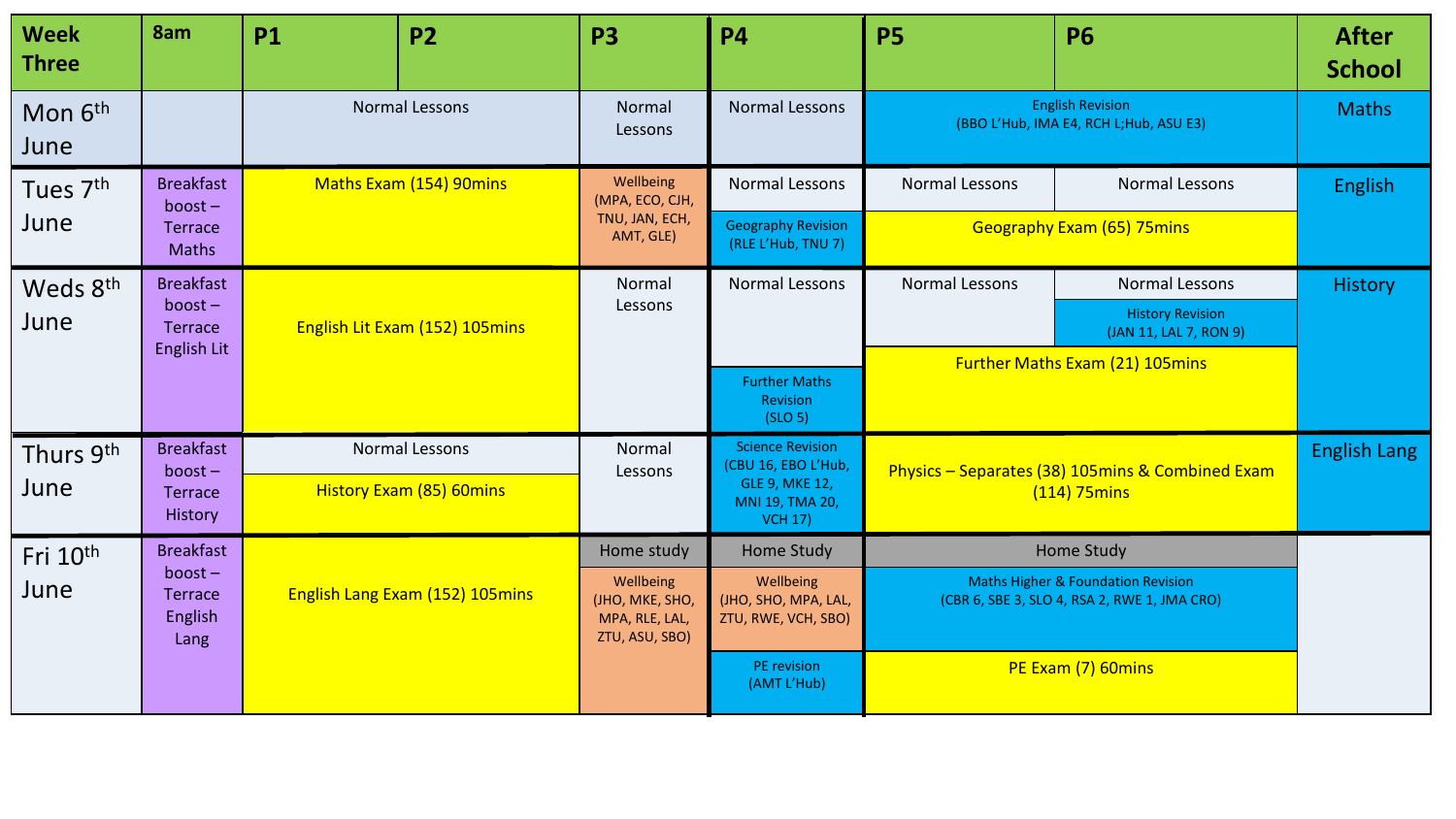| <b>Week</b><br>Four           | 8am                                                        | <b>P1</b>                                                  | <b>P2</b>                                                               | <b>P3</b>                                                   | <b>P4</b>                                             | <b>P5</b>                                                                                 | <b>P6</b>                                                                                                         | <b>After</b><br><b>School</b> |
|-------------------------------|------------------------------------------------------------|------------------------------------------------------------|-------------------------------------------------------------------------|-------------------------------------------------------------|-------------------------------------------------------|-------------------------------------------------------------------------------------------|-------------------------------------------------------------------------------------------------------------------|-------------------------------|
| Mon 13th                      | <b>Breakfast</b>                                           |                                                            |                                                                         | Normal                                                      | <b>Normal Lessons</b>                                 | Normal Lessons                                                                            | Geography                                                                                                         |                               |
| June                          | $boost -$<br>Terrace<br><b>Maths</b>                       |                                                            | <b>Maths Exam (154) 90mins</b>                                          | Lessons                                                     |                                                       |                                                                                           | <b>Geography Revision</b><br>(RLE 8, TNU 7)                                                                       |                               |
|                               |                                                            |                                                            |                                                                         |                                                             | <b>Business Revision</b><br>(AMT/SHO, L'Hub)          | <b>Business Exam (34) 105mins</b><br>Creative media Exam (67) Yr10 & yr11 retakes 75mins  |                                                                                                                   |                               |
| Tues 14th                     | <b>Breakfast</b>                                           |                                                            | Normal Lessons                                                          |                                                             | <b>Music / Statistics Revision</b><br>(ECH 5/RWE ERO) | <b>Science Revision</b><br>(P5-BSU 16, CBU E6, EBO 20, MKE D3, MNI 12, TMA 19, VCH 17)    | <b>Biology</b>                                                                                                    |                               |
| June                          | $boost -$<br><b>Terrace</b>                                |                                                            | Geography (65) 60mins                                                   | Lessons                                                     |                                                       |                                                                                           | (P6-BSU 16, CBU E6, EBO 20, MKE D3, MNI 12, TMA 19, VCH 17)                                                       |                               |
|                               | Geo                                                        |                                                            |                                                                         |                                                             | Wellbeing<br>(MPA, ECO, TNU, JAN,<br>AMT, KHI)        | Italian Written Exam (1) 80mins<br><b>Statistics Exam (8) 90mins</b>                      |                                                                                                                   |                               |
| Weds<br>15 <sup>th</sup> June | <b>Breakfast</b><br>$boost -$<br>Terrace<br><b>Biology</b> |                                                            | Biology - Separates (38) 105mins &<br><b>Combined Exam (114) 75mins</b> | Wellbeing<br>(SLO, LCO, RSA,<br>RWE, CBR, SBE,<br>JMA)      | Wellbeing<br>(SLO, RSA, RWE, CBR, SBE,<br>JMA)        | <b>Science Revision</b><br>(TMA 20, MNI 19,<br>VCH 17, CBU 16, BSU<br>12, GLE 13, MKE E3) | Science<br>(MNI 19, CBU16)<br>Food/French/History/Music revision<br>(NTE D6/CJH 14/JAN 11, LAL 7,<br>RON 9/ECH 5) | French                        |
|                               |                                                            |                                                            |                                                                         |                                                             | <b>Design Technology</b><br>Revision<br>(ECO, L'Hub)  | Design Technology (39) 120mins                                                            |                                                                                                                   |                               |
| <b>Thurs</b>                  |                                                            |                                                            | Home study                                                              | Home study                                                  | Home study                                            |                                                                                           | <b>Home Study</b>                                                                                                 | Spanish                       |
| $16th$ June                   |                                                            |                                                            | <b>Science Revision</b>                                                 | Independent<br>study (SBE 3)                                | Independent study (SEV<br>E1                          | Independent study<br>(GLE E6)                                                             | Independent study (CBU 16)                                                                                        |                               |
|                               |                                                            | (P1-MNI 19, CBU 16, TMA 20)<br>(P2-MNI 19, CBU 16, TMA 20) |                                                                         | <b>History revision</b><br>(JAN 11, LAL 7,<br><b>RON 9)</b> | <b>History revision</b><br>(JAN 11, LAL 7, RON 9)     |                                                                                           |                                                                                                                   |                               |
|                               |                                                            |                                                            |                                                                         |                                                             | <b>French Revision</b><br>(JWE 15, CJH 14)            | French Written Exam (34) 80mins                                                           |                                                                                                                   |                               |
| Fri 17th                      | <b>Breakfast</b>                                           |                                                            | Home study                                                              | Home study                                                  | Home study                                            |                                                                                           | <b>Home Study</b>                                                                                                 |                               |
| June                          | $boost -$<br>Terrace<br>Spanish                            |                                                            | <b>Science Revision</b><br>(MKE E1, EBO 20)                             | Independent<br>study (ASU E3)                               | Independent study (JHO<br>D <sub>2</sub> )            | Independent study<br>(VCA 14)                                                             | Independent study (BBO E2)                                                                                        |                               |
|                               |                                                            |                                                            | Spanish Written Exam (16) 80mins                                        |                                                             |                                                       |                                                                                           |                                                                                                                   |                               |